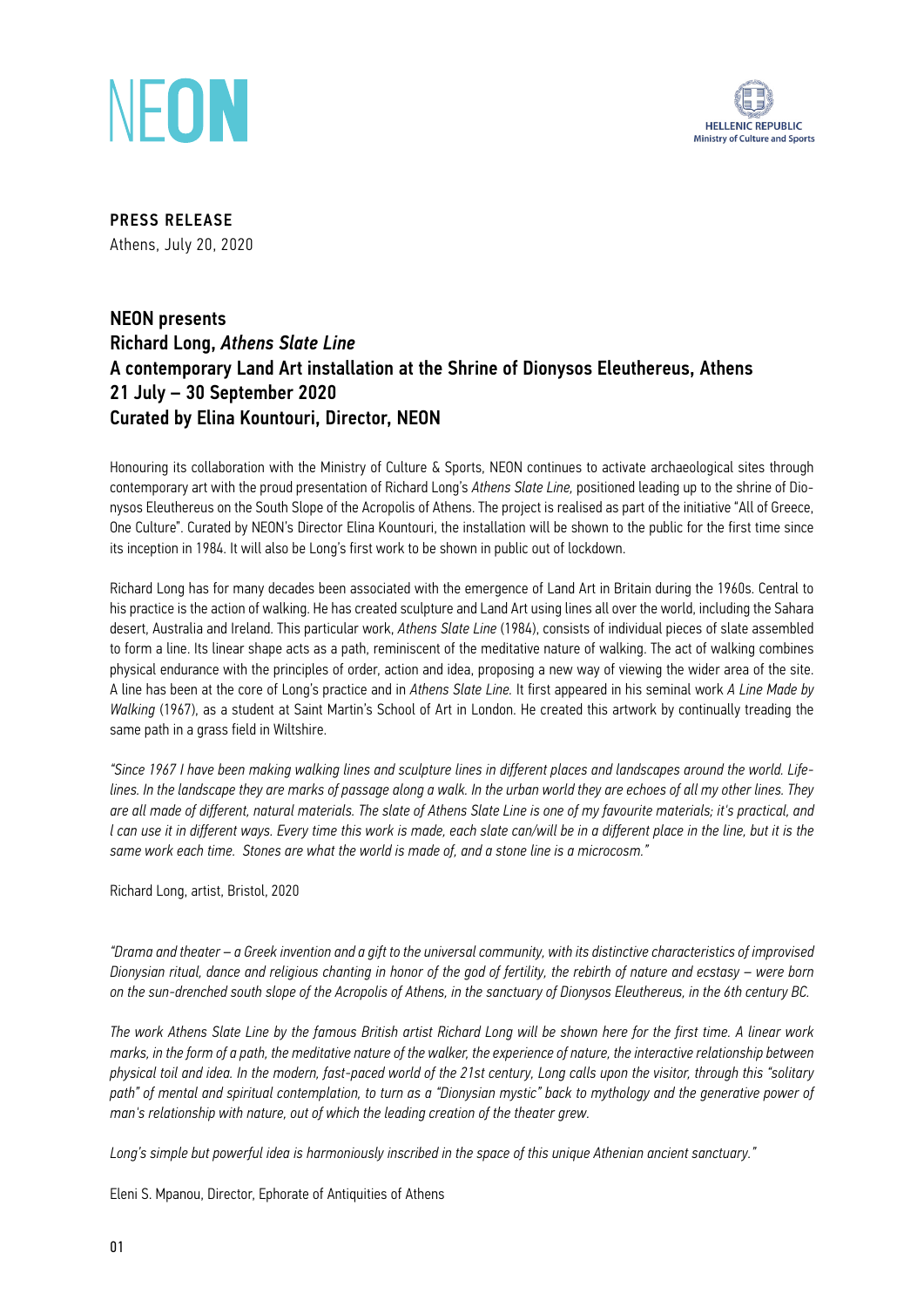*"Long's walks are an expression of the relationship between humans and nature and they begin from the early human function of walking. The work presented in the Promenade functions as an imaginary continuation of the route which goes up the hill of the Acropolis to the Sanctuary of Athena. Individual pieces of slate blend together and all of them together create a path, a line of civilization from the Sanctuary of Dionysos on the South Slope of the Acropolis. This meeting is a joining together of art and life that records the ephemeral relationship between nature, materials, time, distance, and topogeography. It connects the landscape to the present, to the past, and to the timeless walkers, incorporating a personal, experiential and liberating experience."* 

Elina Kountouri, Director, NEON

All the contemporary art exhibitions organized and presented by NEON in archaeological and historical sites in collaboration with the Ministry of Culture & Sports following approval from the Central Archaeological Council, are included in the independent microsite contemporaryheritage.neon.org.gr, created to highlight the interaction between the past and contemporary culture.

### NOTES TO EDITORS

#### Richard Long

Painter and sculptor Richard Long (UK, b.1945) is regarded as one of Britain's most prominent Land Art artists, known for his permanent and transient works in several mediums, which address the complex relationship between humans and nature. Long was born in Bristol and studied at the West of England School of Art and St. Martin's School of Art in London. Employing natural materials – ranging from water, rocks and mud in a variety of mediums, such as sculpture, installation, text and paintings – Long creates works that trace his movement, largely walking on foot, through different landscapes in England, Scotland and the western United States.

Throughout his works, walking becomes a documented art form, through which he can explore the transience of time, distance, and place, seen in both the physical landscape as well as art forms. Long has exhibited his work at the Museum of Modern Art in Oxford, the Stedelijk Museum in Amsterdam, the Museum of Modern Art in New York and the San Francisco Museum of Modern Art, among many other institutions. He has created several public works on commission, including pieces for the Hearst Building in New York and at Houghton Hall in Norfolk. Long is the only artist to have been shortlisted four times for the Turner Prize, which he won in 1989. He was made a Commander of the British Empire in 2013 and knighted in 2018.

#### About NEON

ΝΕΟΝ is a nonprofit organization that works to bring contemporary culture closer to everyone. It is committed to broadening the appreciation, understanding and creation of contemporary art in Greece and to the belief that this is a key tool for growth and development. NEON, founded in 2013 by collector and entrepreneur Dimitris Daskalopoulos, breaks with the convention that limits the contemporary art foundation of a collector to a single place.

NEON's space is the city. It acts on a multitude of initiatives, spaces and civic and social contexts. It seeks to expose the ability contemporary art has to stimulate, inspire and affect the individual and society at large. NEON constructively collaborates with cultural institutions and supports the programs of public and private institutions to enhance increased access and inventive interaction with contemporary art. www.neon.org.gr